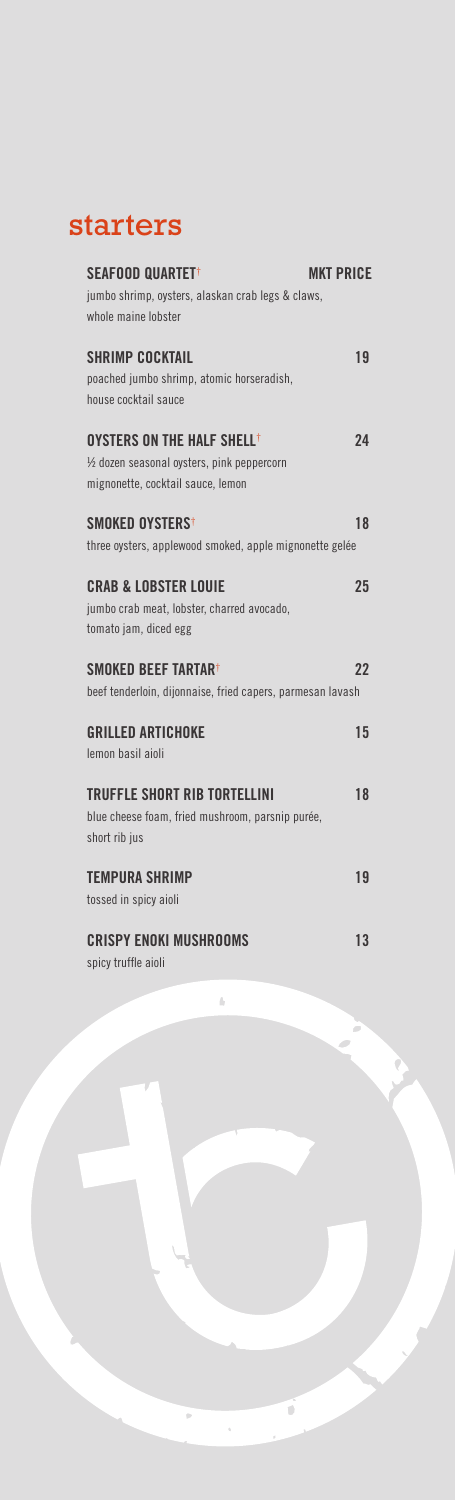### soups & salads

| <b>LOBSTER BISQUE</b><br>pernod cream                                                                                                                | 15 |
|------------------------------------------------------------------------------------------------------------------------------------------------------|----|
| TRADITIONAL ONION SOUP<br>caramelized onions, melted gruyere cheese                                                                                  | 13 |
| <b>BURRATA CAPRESE</b><br>house-made burrata cheese, heirloom tomatoes, basil vinaigrette,<br>arugula, fresh basil                                   | 13 |
| <b>WATERMELON SALAD</b><br>feta cheese, cherry tomatoes, mint, basil, cucumbers                                                                      | 13 |
| <b>BABY WEDGE SALAD</b><br>applewood smoked bacon, crumbled blue cheese, shaved red onion,<br>poached tomatoes, candied pecans, blue cheese dressing | 13 |

### steak selections†

| <b>PRIME FLAT IRON 10oz</b><br>chimichurri |    |
|--------------------------------------------|----|
| <b>COWBOY RIB EYE 22oz</b>                 | 58 |
| <b>BLACK ANGUS PORTERHOUSE 280Z</b>        | 68 |
| <b>PETIT FILET MIGNON 807</b>              | 47 |
| <b>QUEEN FILET MIGNON 10oz</b>             | 52 |
|                                            |    |

| <b>OSCAR STYLE</b>          | 18               |
|-----------------------------|------------------|
| <b>SEARED SEA SCALLOPST</b> | 22               |
| <b>SHRIMP SCAMPI</b>        | 16               |
| <b>1/2 LB CRAB LEGS</b>     | <b>MKT PRICE</b> |
| <b>LOBSTER TAIL</b>         | <b>MKT PRICE</b> |
|                             |                  |

### sea & land

| <b>SEARED SALMON<sup>+</sup></b><br>parsnip purée, roasted tomatoes, cauliflower, grilled asparagus,<br>lemon beurre blanc                                                  | 36 |
|-----------------------------------------------------------------------------------------------------------------------------------------------------------------------------|----|
| <b>FREE-RANGE CHICKEN</b><br>10oz chicken breast, creamy polenta, roasted root vegetables,<br>wilted spinach, mushroom pan jus                                              | 32 |
| ROSEMARY BRINED PORK TENDERLOIN <sup>†</sup><br>butternut squash purée, sautéed greens, apple chutney                                                                       | 32 |
| RACK OF LAMB <sup>+</sup><br>cognac marinated, pistachio-crusted domestic lamb rack,<br>israeli couscous, squash, roasted red peppers, pomegranate reduction,<br>fresh mint | 57 |
| <b>SHORT RIB</b><br>truffle mash potatoes, fried brussel sprouts                                                                                                            |    |

| <b>SPINACH SALAD</b><br>dried cherries, candied pecan-crusted goat cheese, green apples,<br>pomegranate seeds, warm pistachio vinaigrette                | 13 |
|----------------------------------------------------------------------------------------------------------------------------------------------------------|----|
| <b>CAESAR SALAD</b><br>chopped romaine, parmesan cheese, croutons                                                                                        | 13 |
| <b>TWIN CREEKS HOUSE SALAD</b><br>mixed greens, cherry tomatoes, red onions, cucumbers, parmesan,<br>house vinaigrette                                   | 12 |
| <b>TC'S GRILLED CAESAR SALAD</b><br>grilled romaine hearts, smoked parmesan dressing, charred avocado,<br>white anchovies, tomato tapenade, brioche dust | 15 |
| <b>TC'S TABLE SIDE CHOPPED SALAD</b><br>blue cheese crumbles, avocado, tomatoes, cucumbers,<br>bacon, white balsamic vinaigrette                         | 14 |

| KING FILET MIGNON BONE-IN 14oz                                                                                                                       | БП  |
|------------------------------------------------------------------------------------------------------------------------------------------------------|-----|
| <b>PRIME HAND CUT NEW YORK 160Z</b>                                                                                                                  | 56  |
| <b>BLACK ANGUS KING CUT PRIME RIB 180Z</b>                                                                                                           | 42  |
| <b>BLACK ANGUS QUEEN CUT PRIME RIB 120Z</b>                                                                                                          | 36  |
| <b>CREEKSTONE FARMS TOMAHAWK FOR TWO 40oz</b><br>lobster mashed potatoes, truffle butter, grilled asparagus,<br>béarnaise sauce, red wine demi-glace | 175 |

# accompaniments sauces & toppings 6

| BLACK PEPPERCORN CRUST   | <b>BLUE CHEESE &amp; BACON</b> |
|--------------------------|--------------------------------|
| DEMI-GLACE               | <b>COFFEE CRUSTED</b>          |
| <b>BRANDY PEPPERCORN</b> | <b>BLACK TRUFFLE BUTTER</b>    |
| BÉARNAISE                |                                |
| <b>MUSHROOM MARSALA</b>  |                                |

| <b>SCALLOPS<sup>+</sup></b><br>butternut squash risotto, crispy prosciutto, apple butter                   | 48               |  |
|------------------------------------------------------------------------------------------------------------|------------------|--|
| <b>HALIBUT<sup>+</sup></b><br>wild mushroom risotto, buttery leeks, bacon, basil-caper vinaigrette         | 40               |  |
| <b>PAPPARDELLE BOLOGNESE</b><br>hand-cut pappardelle, beef ragu, roasted tomatoes,<br>burrata cream, basil | 28               |  |
| <b>SHRIMP SCAMPI</b><br>jumbo seared shrimp, house-made fettuccine, lemon butter sauce                     | 34               |  |
| <b>ALASKAN CRAB LEGS</b><br>11b steamed, herb drawn butter                                                 | <b>MKT PRICE</b> |  |
| <b>TWIN TAILS</b><br>steamed, drawn butter                                                                 | <b>MKT PRICE</b> |  |

†CONSUMING RAW OR UNDER COOKED MEAT, POULTRY, SEAFOOD, SHELLFISH, OR EGGS MAY INCREASE YOUR RISK OF FOODBORNE ILLNESS.